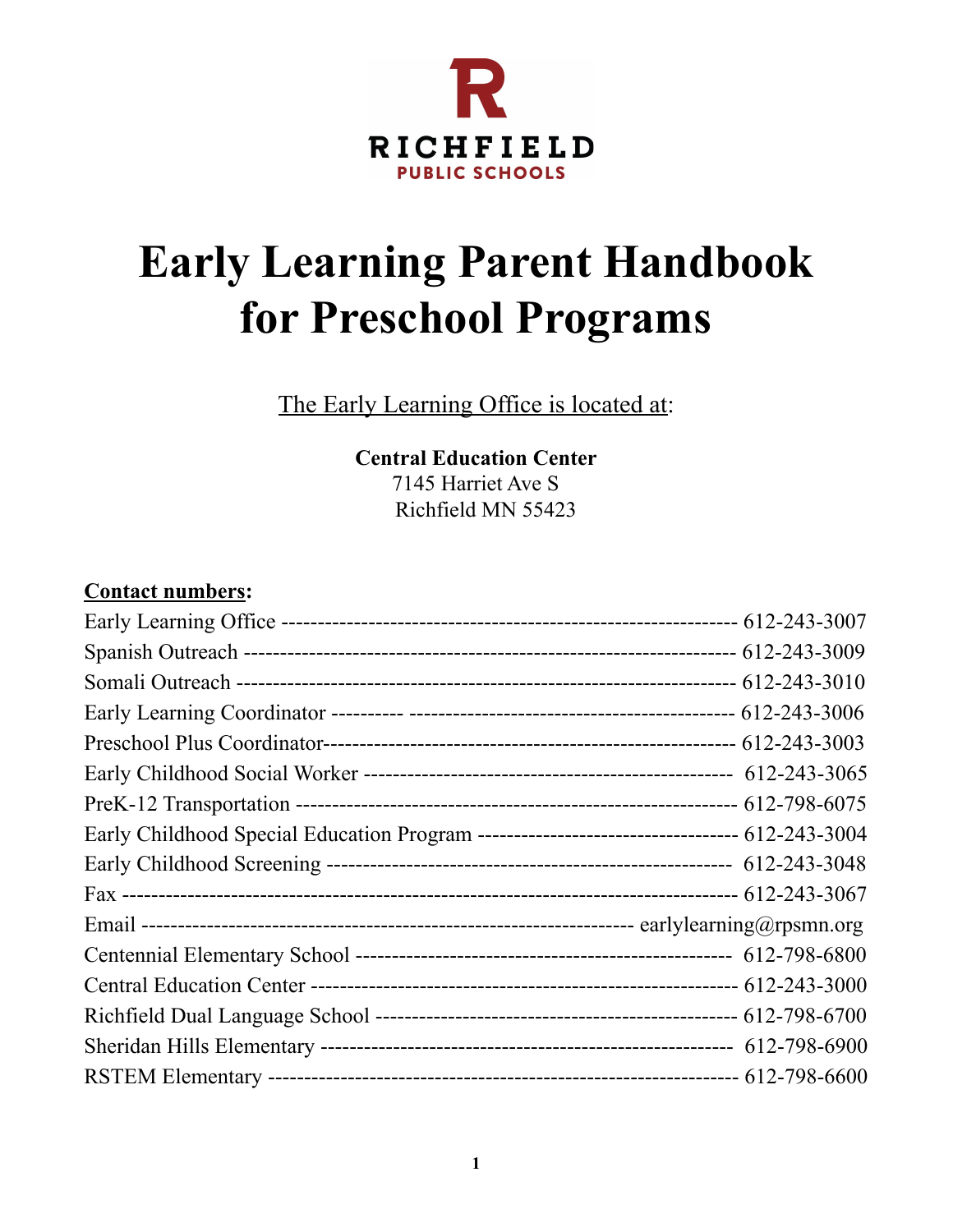# **Welcome to Preschool!**

Welcome to the Richfield Public Schools. In our preschool program, we are committed to providing you and your child with a high quality preschool experience that will prepare them for success in school. Please review this handbook and let your child's teacher know if you have questions. Program procedures and policies are subject to change.

# **Philosophy and Position Statement**

The overall philosophy of the program is to encourage in each child a love and excitement for learning, and to prepare children with social and academic skills they need to be successful in kindergarten and throughout their educational career.

### **Curriculum**

Lessons are planned using the *"Creative Curriculum"* and teachers are focused on individually meeting the needs of all students. This curriculum is aligned with the Minnesota state standards for preschool and with the Richfield Public Schools (RPS) kindergarten learning standards to ensure that all students begin kindergarten with the same basic skills to promote success. Preschool at RPS will be an active year of hands-on learning with common preschool experiences for all children with a critical focus on anti-bias curriculum and support in building important social and emotional skills.

- At the Richfield Dual Language School preschool class (RDLS) 90% is taught in Spanish and 10% is taught in English.
- The preschool plus program is a 9 hour program that incorporates academics and enrichment throughout the day with additional focus on intentional routines of lunch and rest to build important self help skills.
- The Spanish enrichment preschool classes at Central are taught in English with enrichment integrated throughout the day in the form of songs, stories and visuals around the classroom.

# **Early Childhood Screening**

All students entering school are required to complete an Early Childhood Screening. This free session lasts approximately 50 minutes and is used to identify potential health or developmental concerns in young children. This screening is not the same as a doctor's well-child visit.

You are encouraged to schedule your child's screening as soon as you are able. Appointments fill up quickly, especially toward the beginning of the school year. To schedule your screening or ask any questions, email ecscreening@rpsmn.org or call 612-243-3048.

# **Communication and Conferences**

Each fall an open house is planned for families to enter the classroom and meet teachers before the first day of school. In addition, parents/guardians have the opportunity to meet with the preschool teachers in a scheduled conference each fall and winter. Conference schedules will be posted on district calendars, websites and through communication from your child's teacher. Regular communication with your child's teacher is important and additional conferences can be arranged if needed. Parents can expect regular communication from teachers via Seesaw, newsletters and all district communications.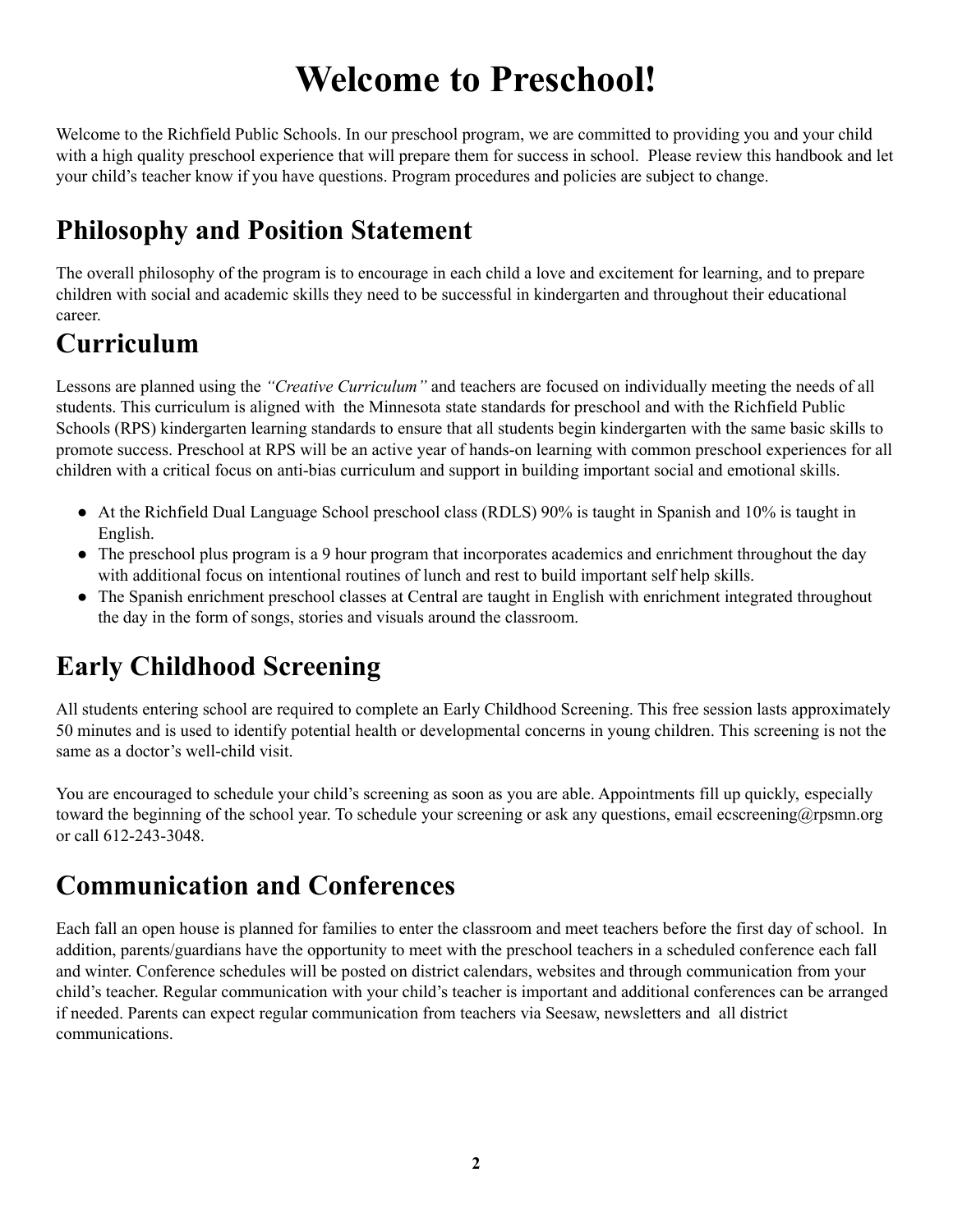### **Assessments**

The early learning program assesses students in a variety of ways. We value observation as a tool and also use the Teaching Strategies GOLD online portfolio system.. TS GOLD is an authentic, ongoing, observation-based assessment system aligned to the Early Childhood Indicators of Progress. Children are assessed in the areas of literacy, math, social-emotional and cognitive development in the fall, winter and spring using TS Gold. This assessment focuses on children's growth and progress during the year, understanding that children develop at different rates. Teachers will share children's growth with parents at parent-teacher conferences twice per year. You will receive a final paper copy of your child's assessment by mail or in your child's backpack at the end of the year.

### **Children's Basic Needs**

In order to grow and learn, all children have basic needs including safety, good nutrition, shelter, medical attention, clothing, appropriate discipline and love. Parents or guardians who are having difficulty providing for their child's emotional or physical needs are encouraged to ask for help. Our Early Childhood Social Worker will work with you and can be reached at 612-243-3065.

If your family is currently experiencing homelessness, such as staying in a shelter, hotel or temporarily with others, we can help make sure your child has stability in their education through the McKinney-Vento Homeless Act. For help in accessing these services, please contact your school's Social Worker or Counselor at 612-243-3027

# **Policies and Procedures**

# **Drop-off / Pick-up:**

### **Be on time when dropping off and picking up your child from school.**

- Drop off
	- o If you arrive for class early, please wait with your child outside at the entrance until the teacher opens the door.
	- o Take your child to the classroom and tell a teacher that your child is there.
- $\bullet$  Pick up
	- o Check with your child's school for a proper place to park and which door to pick up at.
	- o If a person who is NOT on the child's emergency contact form will be picking up a child from school, the parent or guardian must let the teacher know in advance. The person picking up the student must show photo identification.
	- o When picking up your child from school, please plan to arrive **5 minutes** before class ends.

# **Non-Custodial Parent Pick-Up**

A copy of a current court order must be on file with the school if a non-custodial parent is not allowed to pick up a child from the program.

# **Late Pick-Up Procedures**

- 1. If we have not heard from a parent/guardian **5 minutes** after the end of class time and/or they are not at the bus stop to receive the student, staff will call emergency contacts.
- 2. If a pattern is repeated a program social worker will be available to assist in addressing the concerns.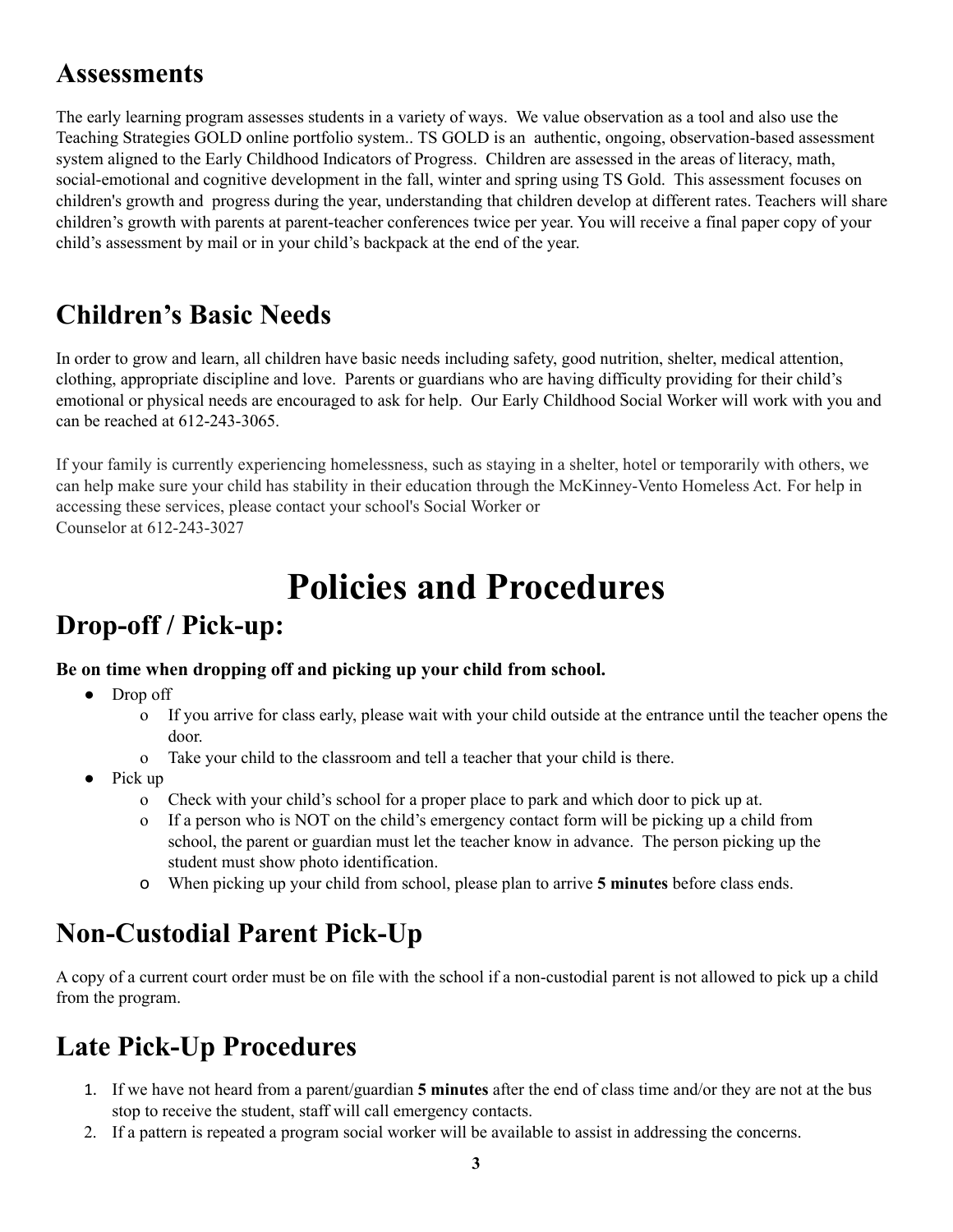#### Preschool Plus:

Children must be picked up by 4:30pm. There will be a \$10 late fee assessed for every 10 minutes past 4:30pm due with your next tuition. If a person who is NOT on the child's emergency contact form will be picking up a child from school, the parent or guardian must let the teacher know in advance. The person picking up the student must show photo identification.

We understand that occasionally conditions beyond one's control exist (inclement weather). If these conditions arise, you must notify your school as soon as possible and make arrangements for someone else to pick up your child.

### **Bus Transportation**

Preschool for 4s

- $\circ$  Busing is available for children who live within the designated busing routes.
- This program uses full size school buses for transportation. The transportation department will determine bus stop addresses and times. Full size school buses do NOT stop in front of houses.
- Your child's bus stop information will be available at the open house.
- $\circ$  For Preschool Plus busing is only available in the AM, parent pick up in the PM.

Preschool for 3s

● Busing is not available to 3s. P

Documentation of an Individualized Education Plan is required to apply for transportation accommodations.

### **Parent Responsibilities**

Parents are responsible for their child's behavior and safety at the bus stop and as soon as he/she gets off the bus.

### **Bus Stop Rules**

●

- Pick up (before school)
	- An adult must be with the child at the bus stop.
	- Make sure you are ready at your bus stop **5 minutes** before your scheduled pick-up time and wait until 10 minutes after your scheduled pick-up time. If your bus doesn't arrive within this time frame, please call (612) 798-6075.
	- Drivers will wait 1 minute before going on to the next stop.
- Drop off (after school)
	- $\circ$  If no adult is at the bus stop, the driver will not let your child off the bus. After waiting for 1 minute, your child will be returned to the school office where your emergency contacts will be called and will need to pick him/her up.

If there is no adult present at the bus stop more than 3 times, your child will be suspended from the bus for one day. If no adult is at the bus stop 5 or more times, your child will be suspended from the bus and may lose the privilege of *riding the bus for the rest of the year.*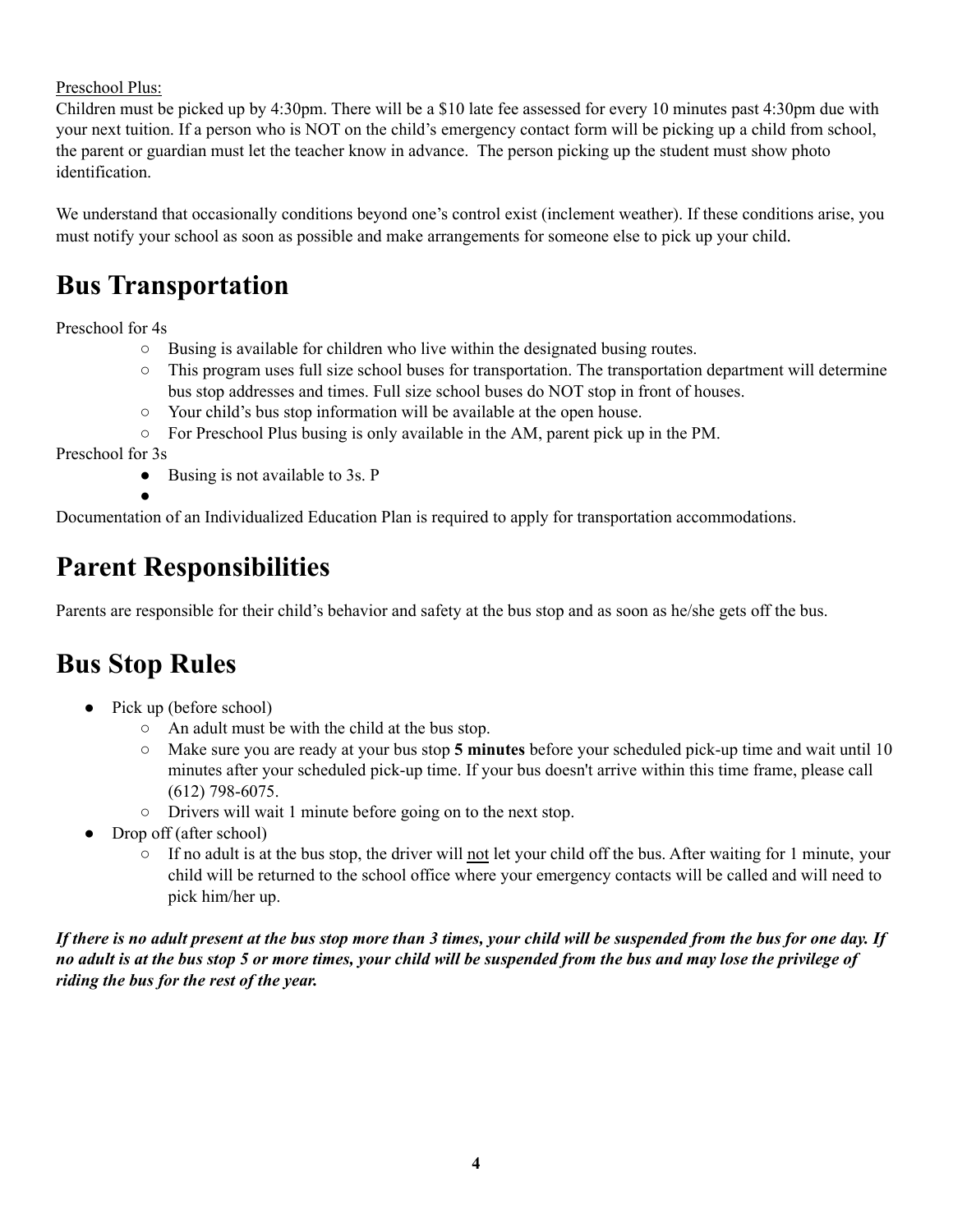# **Bus Behavior**

Riding the bus to and from school is a privilege, not a right. If your child's behavior on the bus is not safe, he or she may lose the privilege of riding the bus to and from school. Parents and teachers will work together to teach appropriate bus riding skills for your child.

#### **Expected behaviors include:**

- Sit in the first few rows of the bus
- Remain seated on your pockets facing forward the whole ride
- Use a quiet voice
- Do not stand up until the bus driver says its ok to stand up
- Listen to the bus driver

### **Absences**

**It is important for your child to be at school every school day.** When possible, please schedule doctor and other appointments during times when school is not in session. If your child will be absent from class, please call your school. Phone numbers are listed below.

If your child misses **5 or more** days of school, the teacher will call you.

If your child misses **15** consecutive days of school, he/she will be disenrolled from the program in alignment with state statute.

# **Attendance Lines**

# **Snow Days/Emergency Closing**

If Richfield Public Schools close, all Richfield Preschool classes will close. Information will be posted at [www.richfieldschools.org](http://www.richfieldschools.org), [https://www.facebook.com/RPSCommunityEd](https://www.facebook.com/RPSCommunityEd/) as well as on local media: KSTP, WCCO, FOX, and KARE11.

# **Health Guidelines**

Please help to keep our classrooms healthy. If your child is sick with any of the following, keep them home and notify the classroom teacher or the attendance line.

- Fever 100 degrees or higher
- Vomiting or diarrhea in the last 24 hours that is not related to a known chronic condition
- Undiagnosed rash that is unexplained or that is not related to a known chronic condition
- Unexplained tiredness, crying, paleness, restlessness
- Have breathing difficulties, wheezing
- Have a cold with yellow-green mucus or cough unrelated to a chronic health condition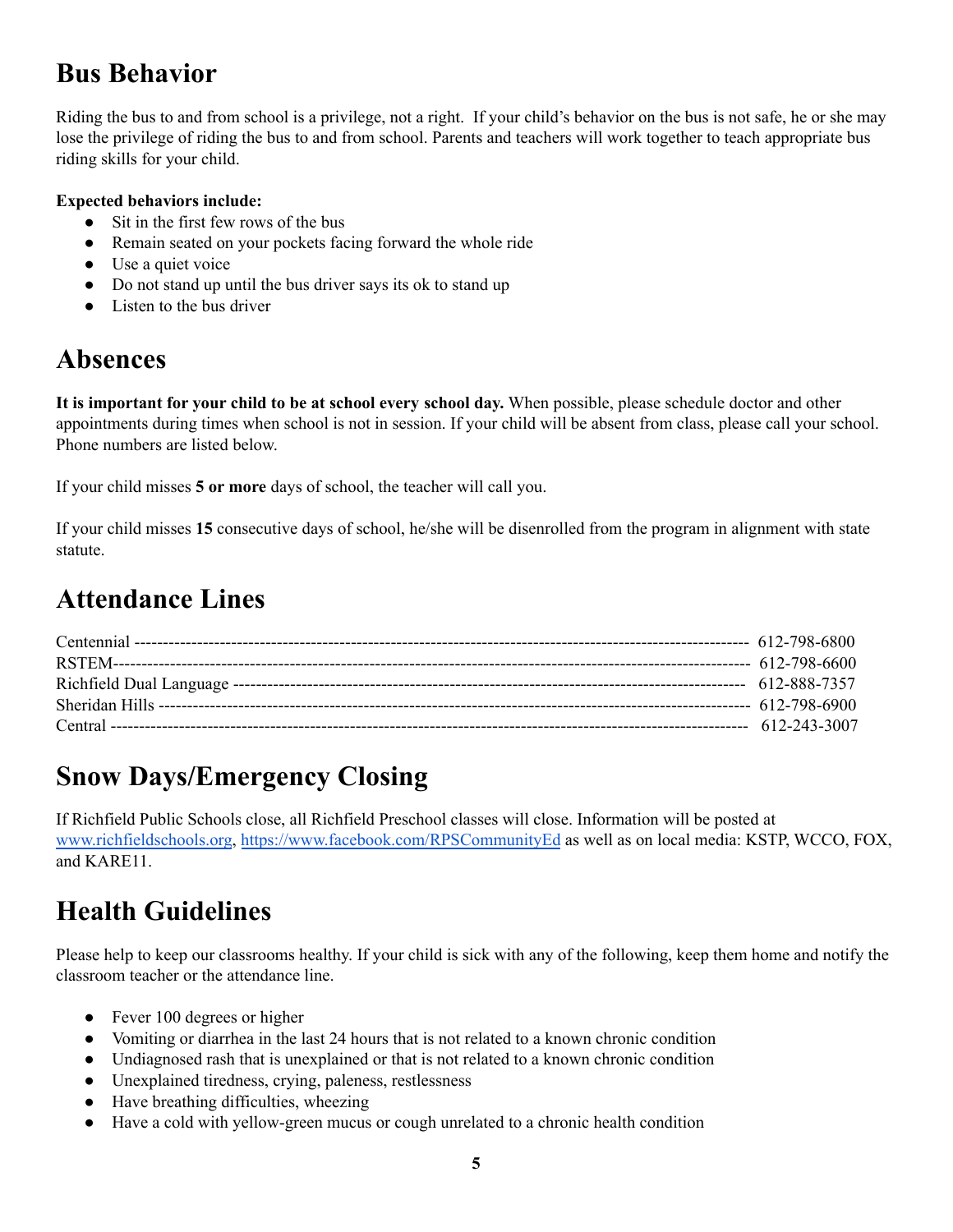- Have a contagious condition that has not had sufficient treatment to reduce the health risk to others (for example: pinkeye, strep-throat, impetigo, scabies, ringworm)
- Due to COVID it is especially important to keep your child home if experiencing any of the above symptoms.
- **For the latest information and requirements related to COVID-19**, please visit the Richfield Schools website https://www.richfieldschools.org/about/covid-19

# **Illness or Injury at School**

If your child becomes sick or is hurt at school and cannot continue with the school day, we will call you to come and pick your child up. If we are not able to reach you, we will call the emergency contact person. You must have a person listed on the emergency card who would be able to pick up your child if necessary. A child who is sick may be separated from the group and an adult will stay with the child until he/she is picked up.

# **Immunization Record**

Your child's up-to-date immunizations or a legal exemption must be on file at school and will be reviewed by the school nurse. **Children who are not up-to-date on documentation will not be able to begin school.**

# **Medical Concerns and Medications at School**

If your child has health concerns and/or needs medication at school, please let your child's teacher know and we will work with you and your child's healthcare provider in following our medication procedures and/or response to your child's health concern at school.

### **The following is needed in order to give medicine at school:**

- A Medication Consent Form from a licensed prescriber. This form is available under "Health Services" at www.richfieldschools.org
- Signed permission from the parent/guardian
- Labeled medication in its original container

Please provide a written excuse letter If there is an activity that you do not want your child to participate in for health or other reasons.

# **Toilet Training**

Any child who is entering school must be toilet trained prior to the start of the program unless the child has been previously granted developmental and/or medical exemption by a healthcare provider or Early Childhood Special Education staff.

### **Definition of Toilet Trained:**

- Children who can successfully use the toilet without prompting; being vocal and alerting staff when and if they need to use the bathroom.
- They need to be able to pull up and down their clothing using little or no assistance from the teacher.
- Children will come to school without needing to wear a pull-up or diaper.

We understand that children of all ages have an occasional accident. Our staff will work with your child to achieve many skills, including reinforcing those that are necessary for independent toileting and hygiene.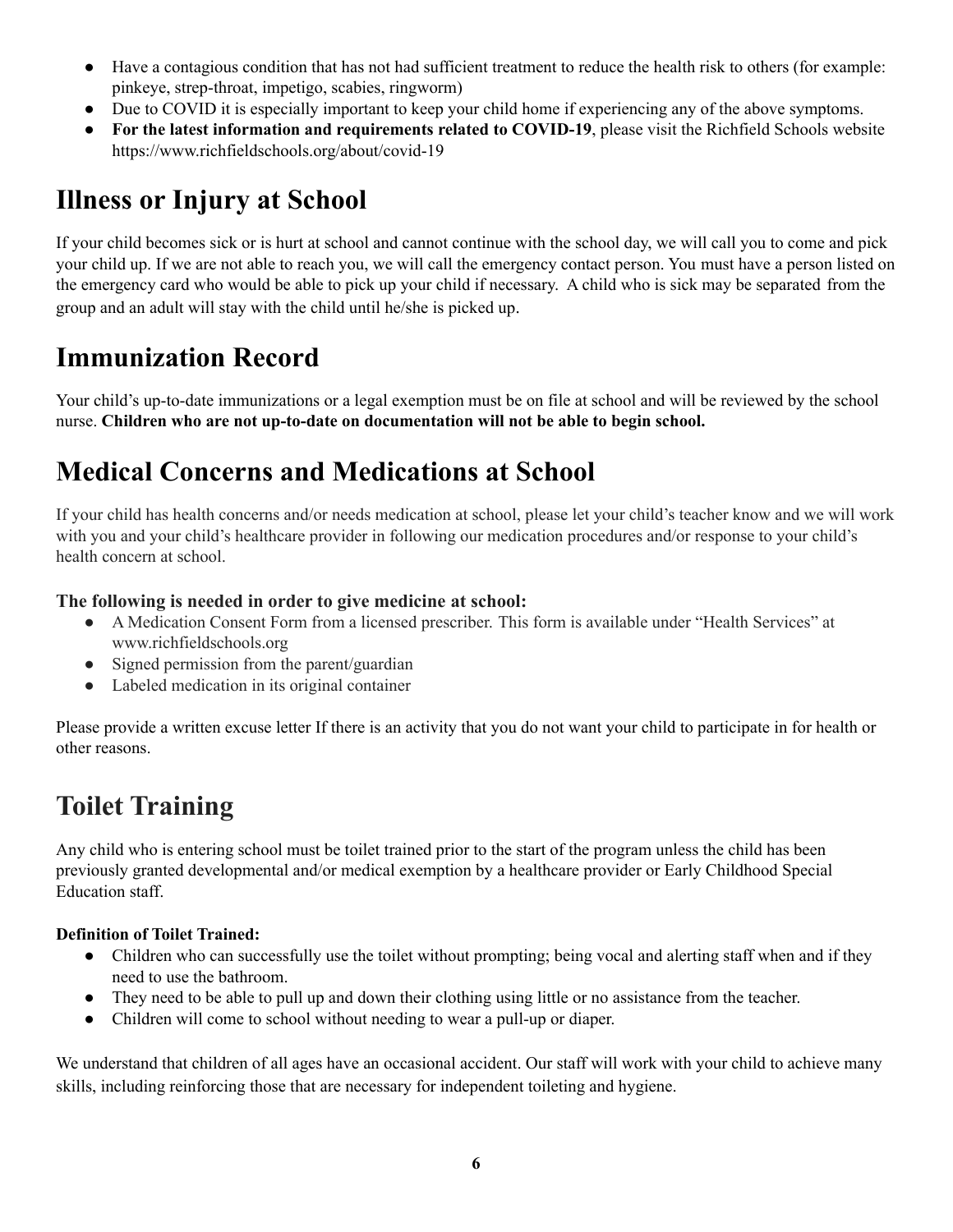# **School Supplies**

- All students should bring a backpack everyday.
- Send an extra set of clothes and write your child's name on all clothes and other things he or she brings to school.
- No additional school supplies are needed for your child to start preschool.

# **Clothing**

#### **Children should wear clothing that is:**

- Comfortable and casual for play.
- Easy for them to take on and off by themselves to go outside or to the bathroom.
- Appropriate for the weather:
	- o Winter coat, boots, hat, mittens, snow pants
	- Spring and Fall long pants and light jackets
- Comfortable shoes for running and playing, like tennis shoes.
- The school is not responsible for lost jewelry.
- Please contact our social worker if you need any assistance (612) 243-3027

# **Food**

Children will have a light breakfast or snack and water or milk each day. Snack time is learning time for preschoolers. Children practice self-help skills (unfolding their napkin, pouring their own water, opening a package). Snack time is also a great time for children to practice talking with one another and with the teachers.

### **Preschool Plus:**

A cold lunch must be brought from home everyday. A light breakfast or snack will be served to each child morning and afternoon. If your child has any food allergies please inform the teachers and make sure your child's health form is updated to reflect all known allergies.

# **Holidays/Celebrations-Equity Policy**

While teachers may teach about religious holidays as part of an objective and secular educational program of teaching about religion, celebrating religious holidays in the form of religious worship or other practices is unconstitutional. Teaching about holidays with both a religious and secular basis may be constitutional if it furthers a genuine secular program of education, is presented objectively, and does not have the effect of advancing or inhibiting religion. The study of religious holidays should reflect this nation's diversity and bountiful heritage.

The purpose of Richfield's Equity policy is to provide a district environment in which all students achieve high-level academic outcomes that are not predictable by race, culture, socioeconomic status, language, gender, sexual orientation, ability, religion, migratory status or any other real or perceived demographic characteristic.

# **Behavior Guidance/Discipline in the Classroom**

### **What guidance looks like in the classroom:**

- Staff will model respectful behavior in the classroom.
- Adults support children as they learn what is expected.
- The activities in the classroom help children stay involved in learning.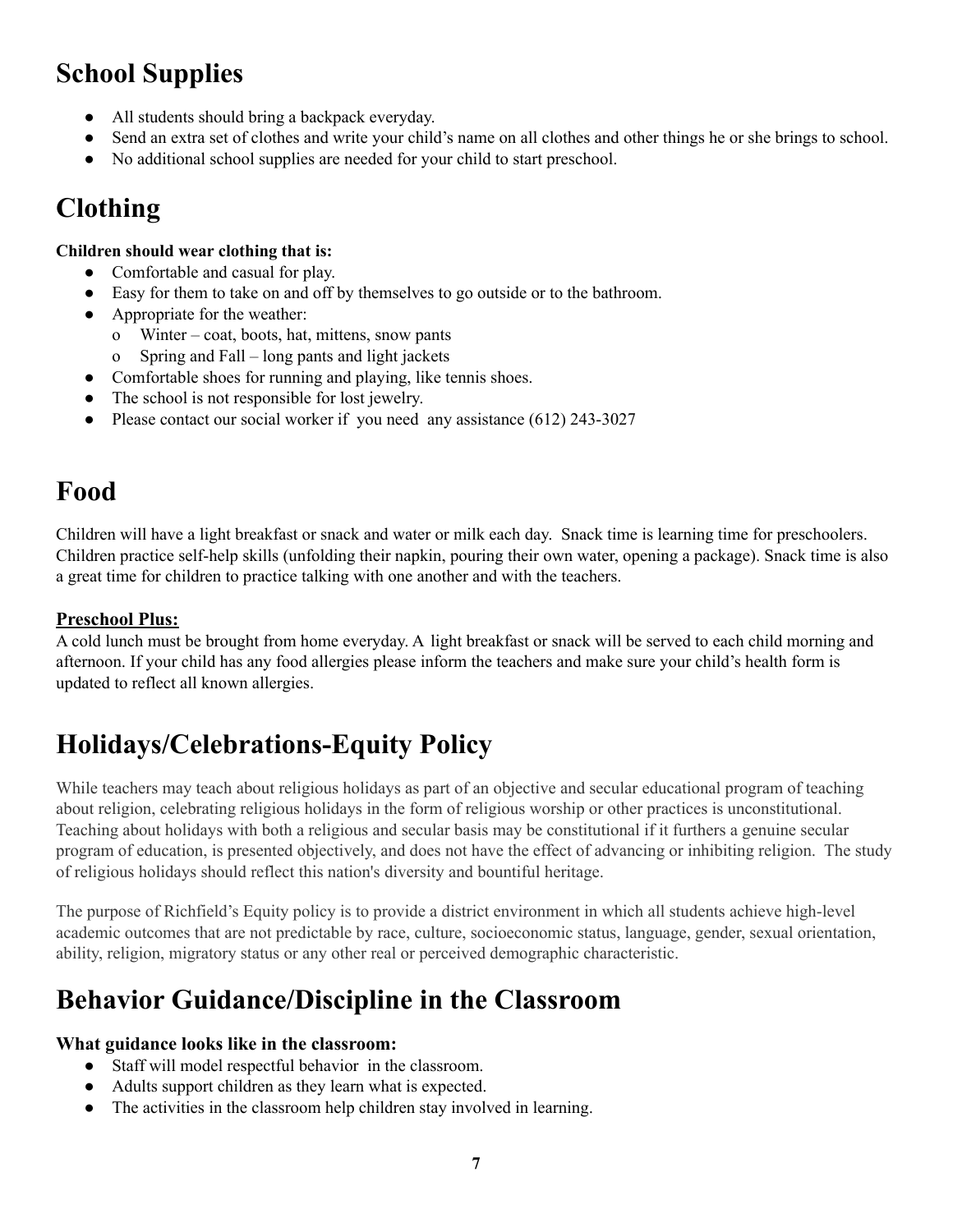• When children need extra help with making friends, solving problems or telling us how they feel, adults will teach children these skills.

Teaching children social emotional skills is an important part of the preschool program. We use positive ways to help children learn and practice appropriate behaviors, and are committed to working with your child while they learn these skills.

In addition to teaching and learning, our role is to ensure a safe, secure classroom for all children and staff. If your child needs more support, we will work with you to develop a plan. Sometimes we will work with Early Childhood Special Education staff, social workers or behavior specialists in order to help your child. *If parents and staf are not able to* agree on a behavior plan, we will work together to find alternative placement that better supports your child. If your child's behavior at school is not safe, your child's teacher will call you. We want to work in partnership with families to support all children.

# **Family Participation**

As a parent/guardian, you are your child's first and most important teacher. Children do better in school when their parents are involved in their learning. During the year, the program will offer a *Families Learning Together (FLT)* program. Each month families will be encouraged to engage in monthly activities to support their child in different areas of literacy development. We will be offering monthly opportunities to participate in person and/or virtually in Family Literacy activities, and will also be sending home some materials for you to enhance learning at home.

# **Mandated Reporting**

Staff are mandated by the State of Minnesota to file a report with Hennepin County Child Protection or the Sheriff's Department if there is suspicion of physical, emotional, sexual abuse or neglect.

# **Weapon-Free Policy**

#### A. "Weapon"

1. A "weapon" means any object, device or instrument designed as a weapon or through its use is capable of threatening or producing bodily harm or which may be used to inflict self-injury including, but not limited to, any firearm, whether loaded or unloaded; airguns; pellet guns; BB guns; all knives; blades; clubs; metal knuckles; nunchucks; throwing stars; explosives; fireworks; mace and other propellants; stun guns; ammunition; poisons; chains; arrows; and objects that have been modified to serve as a weapon.

2. No person shall possess, use or distribute any object, device or instrument having the appearance of a weapon and such objects, devices or instruments shall be treated as weapons including, but not limited to, weapons listed above which are broken or non-functional, look-alike guns; toy guns; and any object that is a facsimile of a real weapon.

3. No person shall use articles designed for other purposes (i.e., lasers, laser pointers, belts, combs, pencils, files, scissors, etc.), to inflict bodily harm and/or intimidate and such use will be treated as the possession and use of a weapon.

B. "School Location" includes any school building or grounds, whether leased, rented, owned or controlled by the school, locations of school activities or trips, bus stops, school buses or school vehicles, school-contracted vehicles,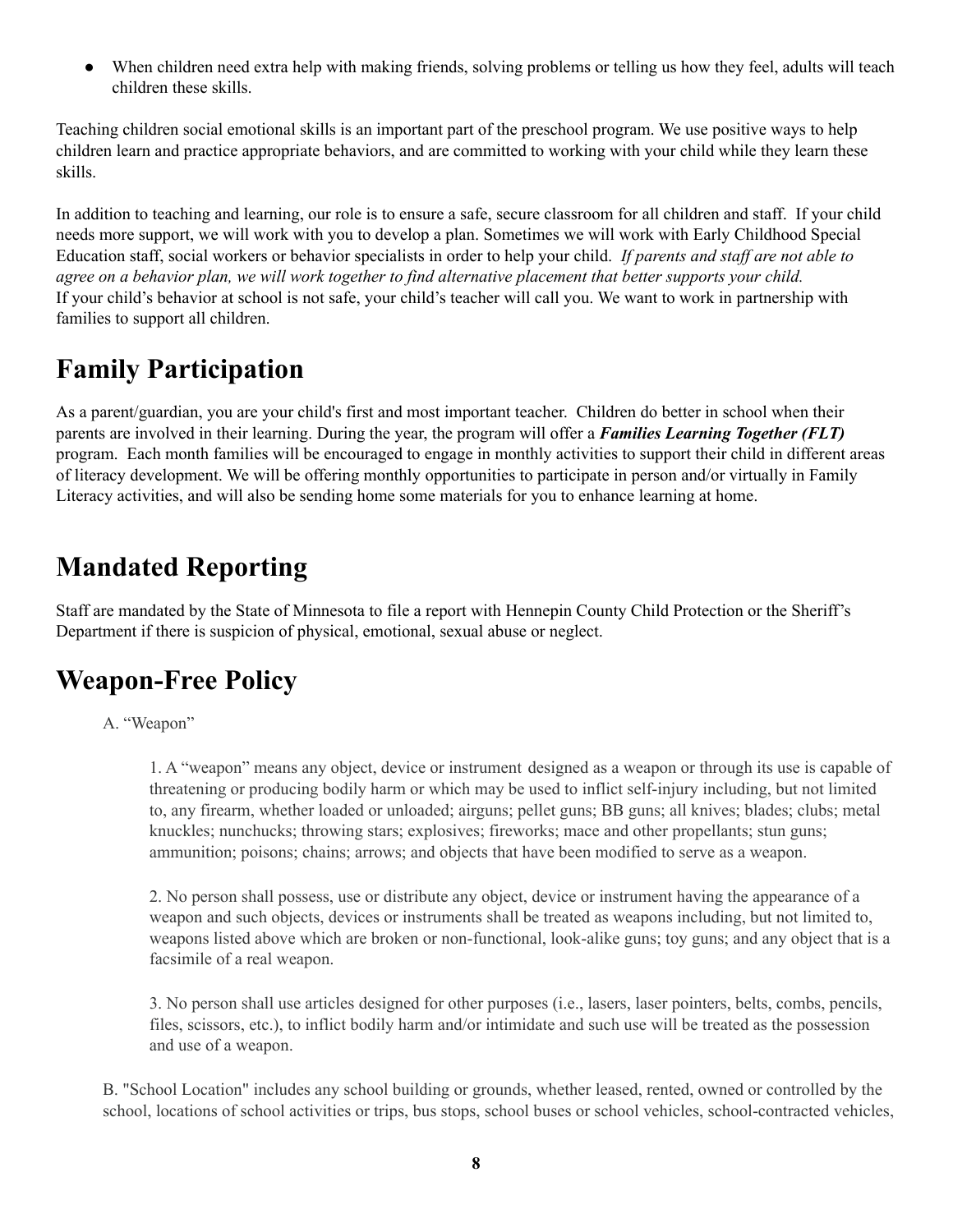the area of entrance or departure from school premises or events, all locations where school-related functions are conducted, and anywhere students are under the jurisdiction of the school district.

C. "Possession" means having a weapon on one's person or in an area subject to one's control in a school location.

# **Transfer Procedures**

If requesting to change your child's classroom placement, the request must be submitted in writing. Requests for change will only be honored if the request is within enrollment criteria and space is available. No Preschool Change Request Forms will be accepted after the date that is two weeks prior to the first day of school.

### **Withdrawal from the Program**

If you wish to withdraw your child from the program, a written notice must be submitted to the office by mail, email or in person at the Central Education Center a minimum of *one week* in advance.

Parents who wish to cancel their participation in Preschool Plus must submit notice in writing to the office one month prior if possible. Payments already made may not be refunded or prorated.

If the Preschool Plus program does not reach its required number of participants, the program may be cancelled and tuition will be refunded.

### **Deposits:**

Your Preschool Plus \$100 deposit is non-refundable, this was to reserve your spot in the program.

# **Tuition Payments**

# **(For 3-Year-Old Preschool and Preschool Plus)**

If tuition is part of your child's program, the yearly tuition is broken evenly into 9 monthly payments, regardless of the number of participation days in the month. Tuition is due on the 1st of the month. You will receive your invoice by email. It is parents responsibility to make sure their email address is current and they are receiving our monthly invoice.

**Automatic Payments:** We encourage you to sign up for monthly automatic tuition payments using any of the following: VISA, Mastercard, Discover, Checking or Savings Account. Sign up for AutoPay directly online through your preschool account at <https://richfield.ce.eleyo.com> or call 612-243-3007 for assistance in setting it up.

### **Credit Card Payments:** VISA, Mastercard or Discover

**Cash:** If you wish to pay your account in cash, please deliver in exact amounts directly to the main office of the Central Education Center so that our staff can provide you with a written receipt.

**Check or Money Order:** Make payable to ISD 280 Community Education and either drop off or mail to the office. (Please write your child's name in the memo line).

Late Payments: If your payment will not be on time, please call the office immediately at 612-243-3007. If you do not call, a late notice will be mailed to you. If payments are more than two months past due, and you have not contacted the preschool office, we reserve the right to remove your child from the program. *Preschool Plus:*